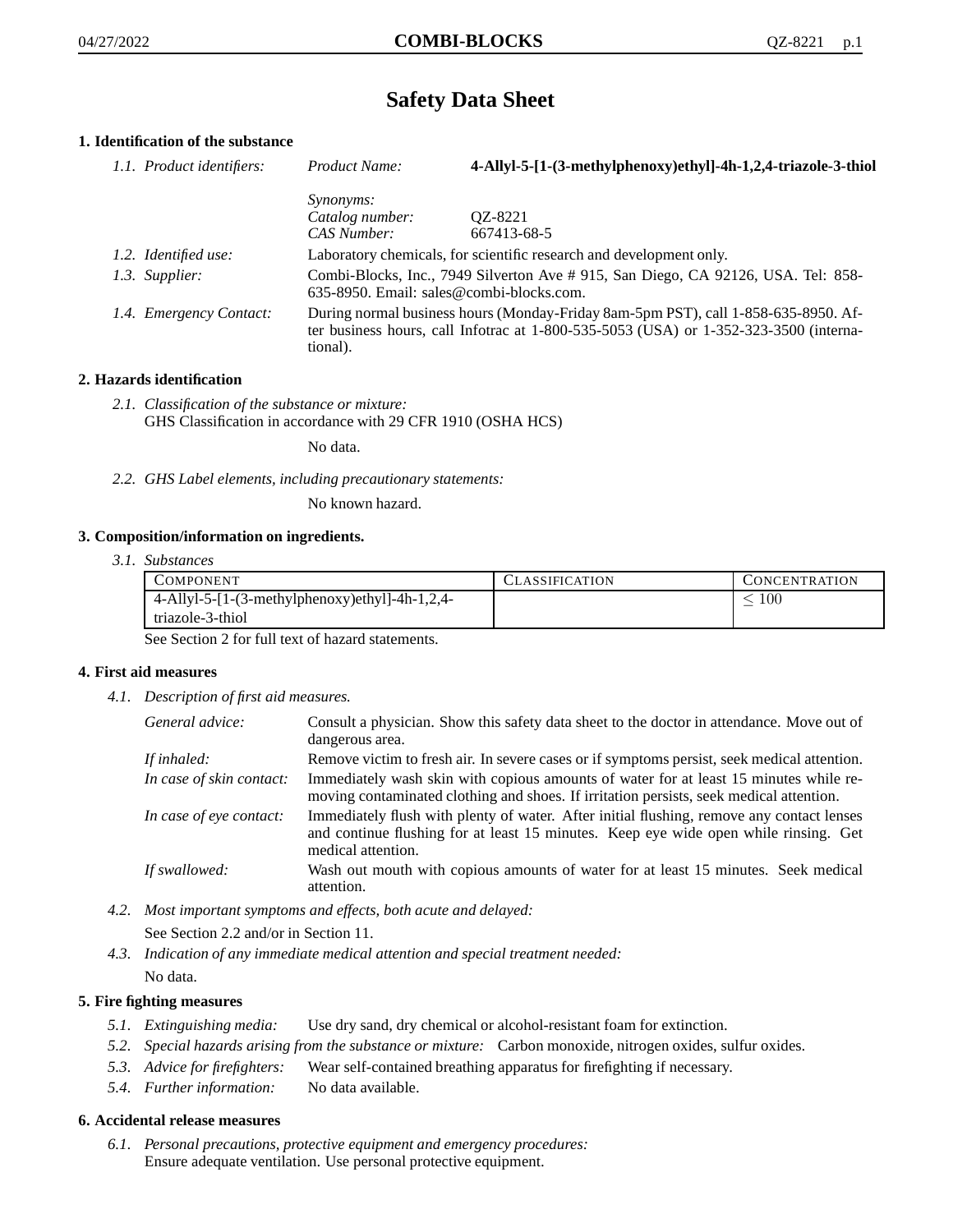- *6.2. Environmental precautions:*
	- Should not be released into the environment. See Section 12 for additional ecological information.
- *6.3. Methods and materials for containment and cleaning up:* Sweep up or vacuum up spillage and collect in suitable container for disposal.
- *6.4. Reference to other sections:* Refer to protective measures listed in Sections 8 and 13.

# **7. Handling and storage**

- *7.1. Precautions for safe handling:* Avoid contact with skin and eyes. Avoid inhalation of vapour or mist. Keep away from sources of ignition - No smoking. Take measures to prevent the build up of electrostatic charge. For precautions see section 2.2.
- *7.2. Conditions for safe storage, including any incompatibilities:* Store refrigerated. Keep container tightly closed in a dry and well-ventilated place. Containers which are opened must be carefully resealed and kept upright to prevent leakage.
- *7.3. Specific end use(s):* Laboratory chemicals, for scientific research and development only.

# **8. Exposure Controls / Personal protection**

*8.1. Control parameters:*

*Components with workplace control parameters:* Contains no substances with occupational exposure limit values. *8.2. Exposure controls:*

*Appropriate engineering controls:* Ensure that eyewash stations and safety showers are close to the workstation location. Ensure adequate ventilation, especially in confined areas.

*Personal protective equipment:*

| Eye/face protection:    | Wear appropriate protective eyeglasses or chemical safety goggles as described by OSHA's<br>eye and face protection regulations in 29 CFR 1910.133 or European Standard EN166.                                                                                                                                         |
|-------------------------|------------------------------------------------------------------------------------------------------------------------------------------------------------------------------------------------------------------------------------------------------------------------------------------------------------------------|
| Skin protection:        | Handle with gloves. Gloves must be inspected prior to use. Use proper glove removal<br>technique (without touching glove's outer surface) to avoid skin contact with this product.<br>Dispose of contaminated gloves after use in accordance with applicable laws and good<br>laboratory practices. Wash and dry hands |
| <b>Body Protection:</b> | Complete suit protecting against chemicals, Flame retardant antistatic protective clothing.,<br>The type of protective equipment must be selected according to the concentration and<br>amount of the dangerous substance at the specific workplace.                                                                   |
| Respiratory protection: |                                                                                                                                                                                                                                                                                                                        |

Control of environmental exposure: Prevent further leakage or spillage if safe to do so. Do not let product enter drains.

## **9. Physical and chemical properties**

*9.1. Information on basic physical and chemical properties*

| (a)               | Appearance:                                   | No data  |
|-------------------|-----------------------------------------------|----------|
| (b)               | Odour:                                        | No data  |
| (c)               | Odour Threshold:                              | No data  |
| (d)               | pH:                                           | No data  |
| (e)               | Melting point/freezing point:                 | No date. |
| (f)               | Initial boiling point and boiling range:      | No data  |
| (g)               | Flash point:                                  | No data  |
| (h)               | Evaporatoin rate:                             | No data  |
| (i)               | Flammability (solid, gas):                    | No data  |
| (j)               | Upper/lower flammability or explosive limits: | No data  |
| $\left( k\right)$ | Vapour pressure:                              | No data  |
| (1)               | Vapour density:                               | No data  |
| (m)               | Relative density:                             | No data  |
| (n)               | Water solubility:                             | No data  |
| $\circ$           | Partition coefficient: n-octanol/water:       | No data  |
| (p)               | Auto-ignition:                                | No data  |
| (q)               | Decomposition temperature:                    | No data  |
| (r)               | Viscosity:                                    | No data  |
| (s)               | Explosive properties:                         | No data  |
| (t)               | Oxidizing properties:                         | No data  |